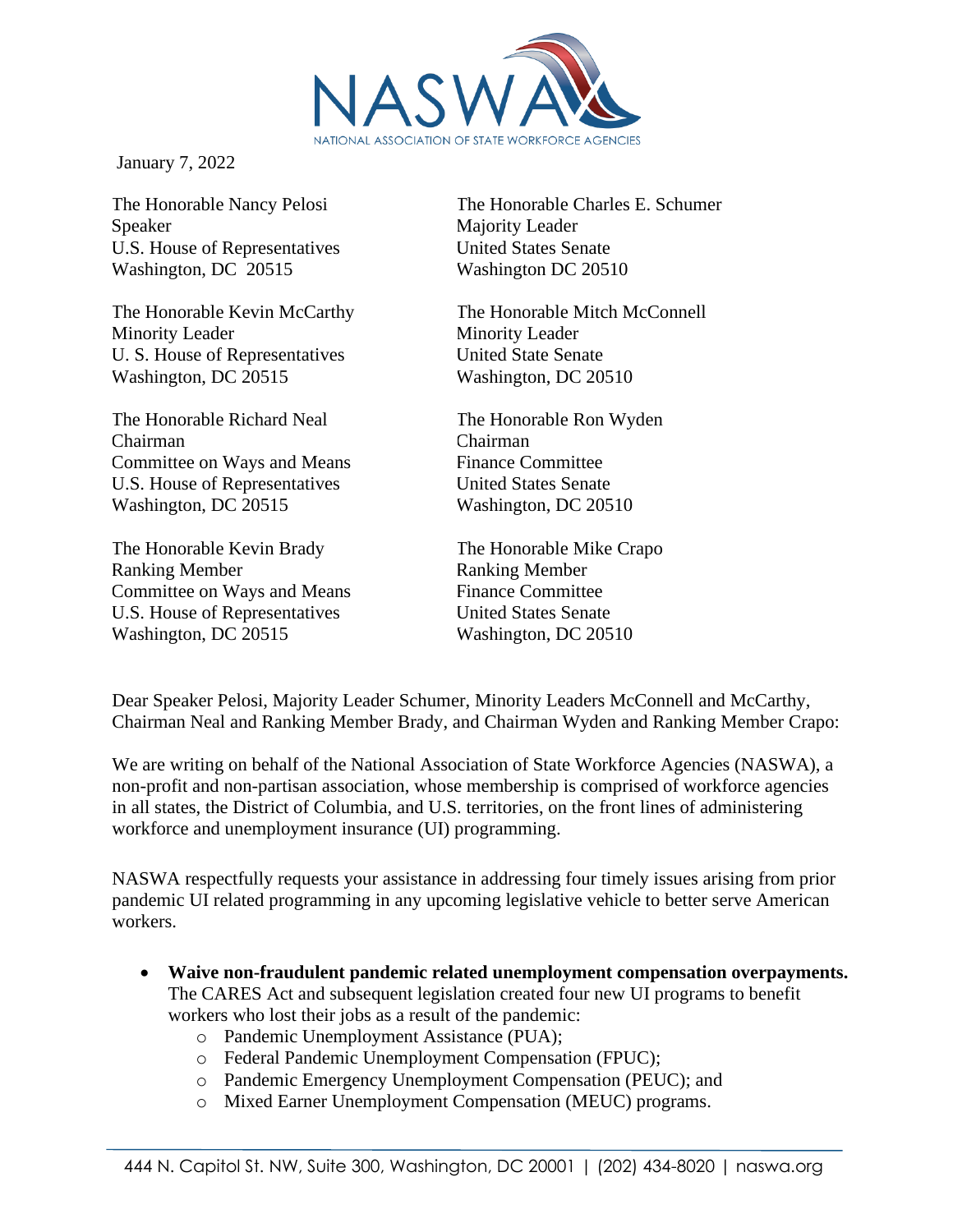As a result of numerous changes in guidance from the U.S. Department of Labor since the original passage of the CARES Act, in addition to the eligibility changes brought about in the Continued Assistance Act, many individuals who received pandemic UI assistance are now seeing their benefits changed to overpayments – requiring them to repay these funds, which they received through no fault of their own. A current and consistent waiver process is not available in all states and federal action is necessary to prevent further hardships on these individuals.

Individuals receiving PUA, PEUC, MEUC, along with additional FPUC, spent these funds months ago to help preserve their own economic stability. The likelihood of recovering these funds is low and the cost of states' efforts to secure repayment far outweighs any monetary returns. In addition, these individuals will be denied further UI assistance until repayment is made, as individuals determined to have overpayments are ineligible for future UI assistance.

We request Congress to allow states to waive all non-fraudulent PUA, PEUC and MEUC overpayments, including FPUC, to prevent further economic hardship on these individuals.

- **Greater clarity from FEMA is needed to protect states that quickly assisted citizens through the Lost Wages Assistance (LWA) program.** In the summer of 2020, states were encouraged to quickly implement the LWA program, administered by the Federal Emergency Management Administration (FEMA), to provide a supplemental UI benefit after the Federal Pandemic Unemployment Compensation (FPUC) lapsed. NASWA requests states be held harmless for unrecoverable LWA overpayments as long as good faith efforts are being made to recoup improper payments.
- **An extension of state staffing flexibility is critical for the continued operation of UI programs**. States relied on non-merit staffing for hiring temporary staff or rehiring retirees or former employees on a non-competitive basis to process the elevated number of claims over the past two years. Given the continued workload and claims backlogs, NASWA requests an extension of state staffing flexibility, similar to Section 2106 of the CARES ACT, be authorized through 2022.
- **A waiver of interest payments and the accrual of interest on federal advances to UI trust funds should be extended through 2022.** Many states are borrowing from the US Treasury in order to make UI payments. Given the continued economic stress, all state workforce agencies agree that a continued moratorium on interest accrual and payments is critical in order to avoid significant increased taxes and assessments on employers.

The four items above are critical to promote economic recovery as well as the efficient and effective administration of UI programs. Last year's [NASWA 2021 Legislative Priorities](https://www.naswa.org/advocacy/government-relations/2021-legislative-priorities) include recommendations for additional improvements in the public workforce system.